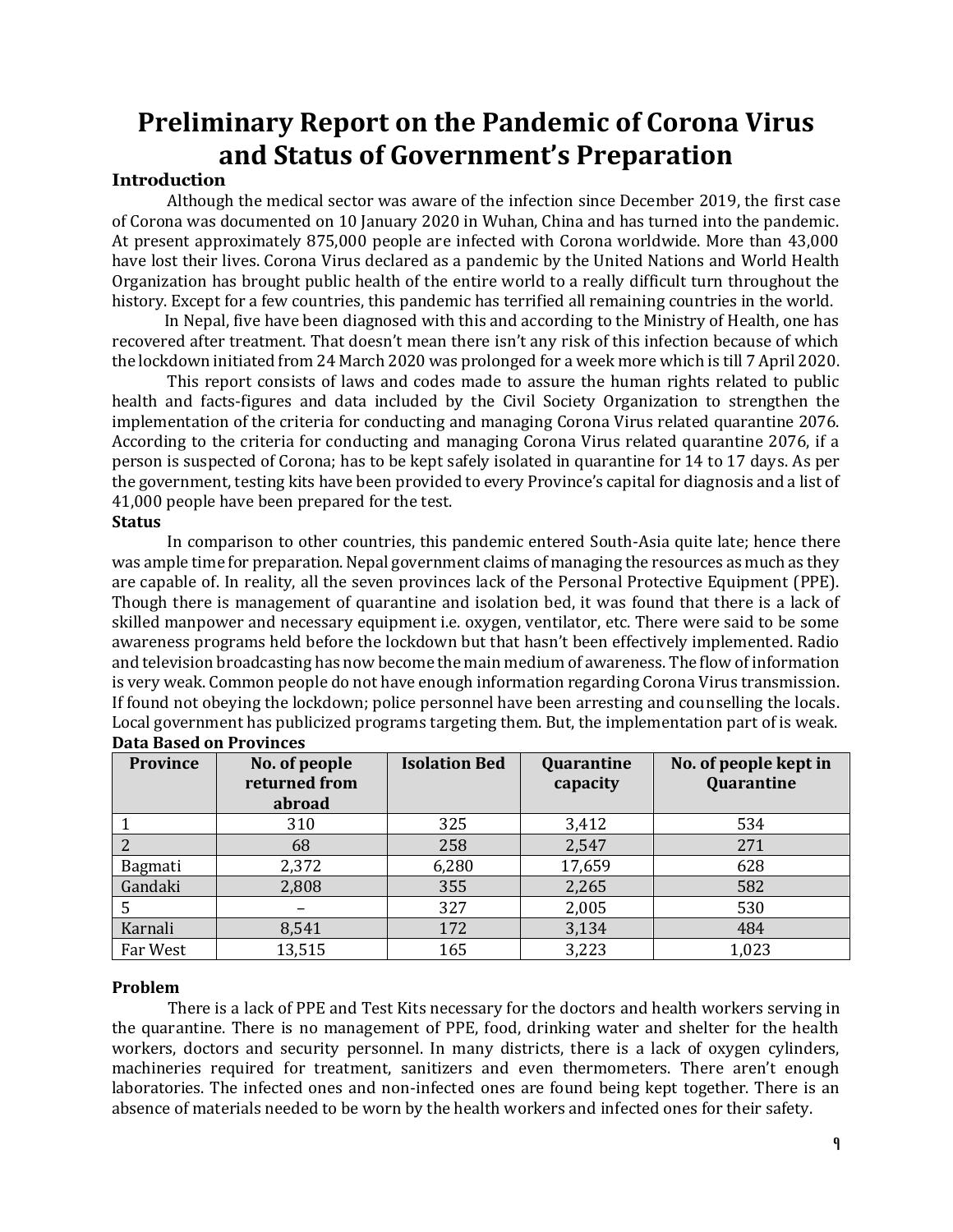Not only private but also government hospitals are hesitating to admit the patients suspected of Corona Virus. They are being referred to Shukraraaj Tropical & Infectious Disease Hospital located at Teku, Kathmandu even for common cold and fever. A cardiac patient having respiratory issues was referred to Teku by Modern Hospital Godavari, Dhanusha on 26 February 2020 claiming it to be symptoms of Corona. Even Provincial Hospital, Janakpur denied admitting that patient. News sources state that private hospitals are not allowing patients suffering from fever to enter the hospital. For instance, on 28 March 2020, Saturday, a person with a leg injury was denied treatment by the local hospital of Bara and was referred to Kathmandu: the person lost his life on the way.

The infrastructures prepared for quarantine were found insufficient. People kept in quarantine faced inhumane and disrespectful behaviour. Quarantine shelters made in schools were also found without proper management. Information says majority of the quarantine shelters do not have doctors. There isn't proper management of safety materials for the health workers delegated in the quarantine. Some of the quarantines do not have bed and people have to sleep in the floor.

While the government has claimed of managing food and shelter from their side in the quarantine, these places are found lacking electricity, different toilets for males and females, communication facilities and enough beds. It is seen that the Federal Government has to provide facilities based on the criteria for conducting and managing Corona Virus related quarantine 2076 for the quarantine prepared by Province and Local Government.

The cities seem to have a proper supply of medicines, food grains and vegetables but there is a lack of cooking gas. Though government claims of abundant gas supplies, the businessmen have created a fake crisis but the government is not unaware of it.

### **Conclusion**

The government declared a countrywide lockdown on 24 March 2020 and it seems like every sector has been obeying this decision. In the lockdown, borders for both India and China were closed, domestic and international flights were stopped, transportation, schools and colleges were also closed. Due to which price of food grains have increased. Daily-waged workers are facing difficulty. People living abroad are not being able to fly back and are in a difficult state. Especially, Nepali citizens stuck in the Indian borders are having a difficult time.

The lockdown was caused after the pandemic had entered Nepal. Right now, there are five infected ones found and almost 25 million's population is staying home. According to news in such state, there is a provision of keeping people coming back from abroad to their villages in quarantine which hasn't been implemented well. People's representatives, health workers, social workers are visiting the villages micing, distributing pamphlets and using local FMs to give informational messages. The local levels have allocated budget for controlling the pandemic. They have formed Corona Control Committee for working ahead. Such campaigns are being conducted in coordination with rural municipalities and ward and all levels of government are trying to work in a uniformed manner.

Under the Central Government, the Ministry of Home Affairs instructed on establishing Rural Municipality Coordination Committee for Corona Virus control on 23 March 2020. According to the instruction, there is one committee in every rural municipality and every ward also has one committee each. Most of the places are trying to manage food for those labourers who are affected by the lockdown. Birgunj Metropolitan and Tulsipur Municipality has started a campaign to feed the needy whereas Modi Rural Municipality of Parbat District of Gandaki Province has established a fund for the labourers.

Many social campaigners and organizations are helping out in protecting the homeless, security personnel and labourers who are found mostly on streets. Asahaya Sanrakshhan Manch, Dhanusa has been providing drinking water, masks, gloves and other necessary materials to policemen. We cannot determine the length of this crisis period. The world is trapped viciously. Understanding the situation, everyone has to stay aware. Since testing, lockdown and isolation is found to be the most effective way to control this pandemic, the government is managing the